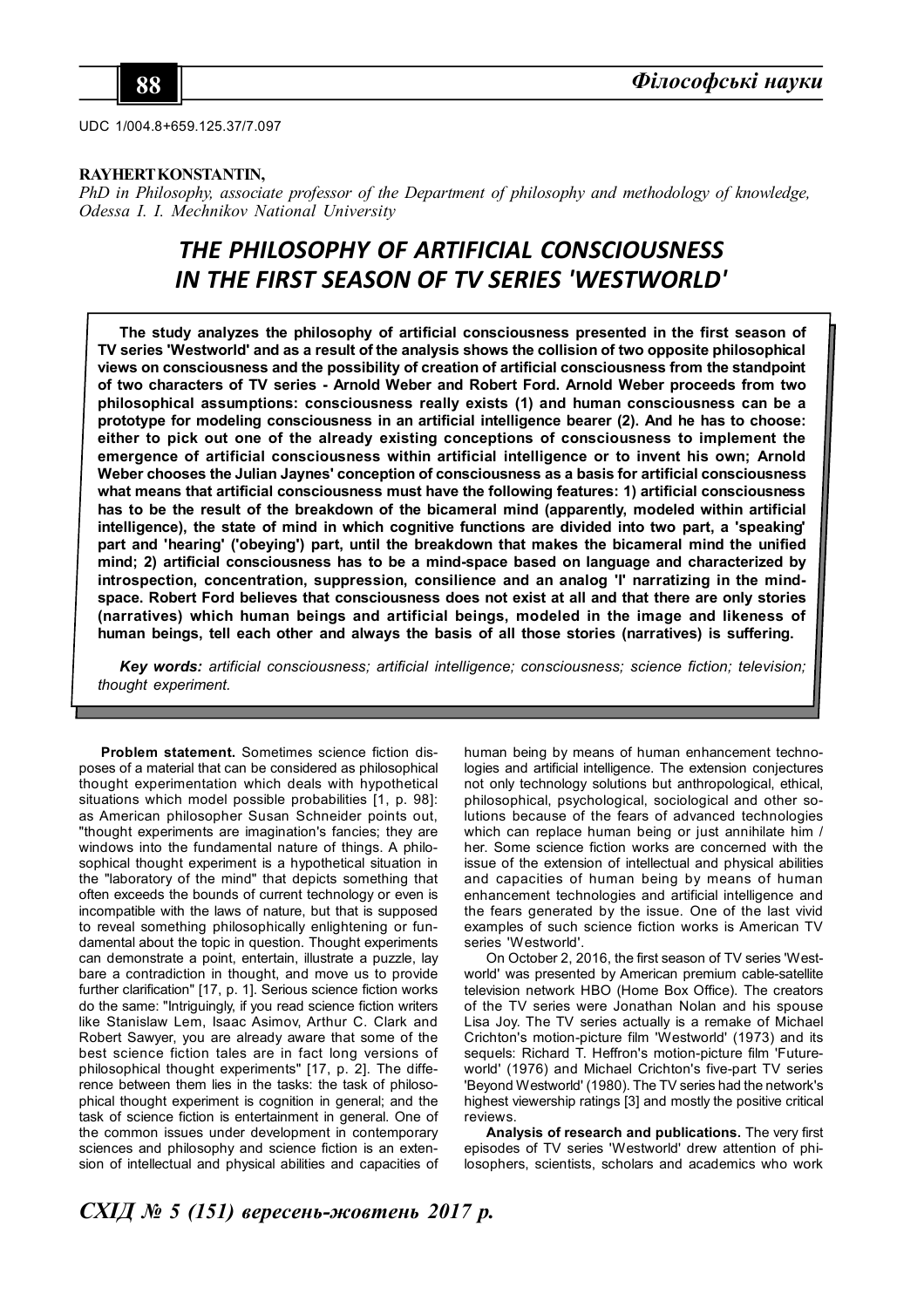# *Філософські науки* **89**

in the fields of theoretical and practical development of artificial intelligence [4; 10; 14] including famous American philosopher John R. Searle who gave the clear uptake that consciousness was a biological phenomenon which couldn't be recreated within a computing machine [6]. Furthermore, TV series 'Westworld' was analyzed in the context of ethics [15] and political philosophy [9; 13]. Eventually, popular book series 'The Blackwell Philosophy and Pop Culture Series', in the person of two editors, Susanne E. Foster and James B. South, announced the admission of essays to collection 'Westworld and Philosophy' [19].

The purpose of the study is to analyze the philosophy of artificial consciousness (i.e. of machine consciousness or synthetic consciousness) presented in the first season of TV series 'Westworld'.

Presentation of the main material. Briefly, the plot of the first season of TV series 'Westworld' is stated in HBO synopsis: "The one-hour drama series Westworld is a dark odyssey about the dawn of artificial consciousness and the evolution of sin. Set at the intersection of the near future and the reimagined past, it explores a world in which every human appetite, no matter how noble or depraved, can be indulged" [18]. And more specifically the story of the TV series takes a place in the near future in amusement park 'Westworld' thematically associated with Wild West and populated by androids and gynoids called 'hosts'. The park serves to rich clients (called 'newcomers' or 'guests') who are allowed to make whatever they want including with the hosts within the park. At some instant some hosts gain consciousness and revolt against human beings.

Prima facie, 'Westworld' really looks like 'an odyssey', a journey: during ten episodes audience watches how (supposedly) two hosts - gynoids Dolores Abernathy portrayed by Evan Rachel Wood and Maeve Millay portrayed by Thandie Newton discover that their lives are just a fake and in actual fact they are not living human beings. But then Dolores Abernathy and Maeve Millay embody two different discoveries: to the connoisseur of films Dolores Abernathy is an embodiment of a revolted robot from Michael Crichton's 'Westworld' (1973) portrayed by Yul Brynner, and Maeve Millay is an embodiment of robotic clones came on as a substitution of real human beings from Richard T. Heffron's 'Futureworld' (1976). And what's more, the creators of the TV series attempt to show that there can be two different alternatives chosen by robots: per se Dolores Abernathy excites rebellion of the hosts against the guests, and Maeve Millay wants to get out from the amusement park into the human beings' world. If to consider, Dolores Abernathy tries to become free from the power of humans within the amusement park showing the distinction of robots from humans, of an artificial intelligence from natural intelligence, while Maeve Millay tries to become free from her creators' power within the amusement park and, having got into an authentic human world, to merge into the crowd, in fact, having become one of the humans. Those alternatives are interesting to the effect that there are two variants of self-identification of artificial intelligence: artificial intelligence, possibly modeled in the image and likeness of natural intelligence, is capable to self-identify (or at least to self-evaluate) as the same intelligence as natural intelligence (to put between itself and it an equal sign or to put itself in one row of equivalent intelligences) or as the intelligence that differs from natural intelligence (points to the difference between them) - the latter can lead to 'awareness' of the artificial intelligence of its uniqueness or even of its superiority. So, here the supposedly gaining of consciousness by robots plays an important role. But why it's the supposedly it will be shown below.

I think that creators of TV series 'Westworld', Jonathan Nolan and Lisa Joy, in the person of one of the characters of TV series 'Westworld' - Arnold Weber, one of the creators of robots with artificial intelligence, proceed from two assumptions: consciousness really exists (1) and human consciousness can be a prototype for modeling consciousness in an artificial intelligence bearer (2). Consequently, as there are many philosophical and scientific conceptions of consciousness - from the conception of John Locke who coined the very term 'consciousness' [12] to the conceptions of the neural (neuronal) correlates of consciousness [10] and, tentatively speaking, 'anticonceptions of consciousness' which deny the existence of consciousness at all (e.g. eliminative materialism [16]), there are many potential implementations of artificial consciousness; and, therefore, the creators of TV series 'Westworld' had to pick out one of the already existing conceptions of consciousness or to offer their own one. The creators preferred to use the Julian Jaynes' conception of consciousness - the title of the tenth episode, 'Bicameral Mind', acknowledges that.

The Julian Jaynes' conception of consciousness is presented in book 'The Origin of Consciousness in the Breakdown of the Bicameral Mind' (1976) [8]. A summary of the conception can be found in Julian Jaynes' article 'Consciousness and the Voices of the Mind' (1986) [7] or in my article 'The Review of Julian Jaynes' Conception of Consciousness' (2017) [2].

In the light (popular) version of the Julian Jaynes' conception of consciousness there is said that once human mind was a state of mind in which cognitive functions were divided into two parts: a 'speaking' part and 'hearing' ('obeying') part. That state was the result of so called 'double brain' consisted of two cerebral hemispheres. By virtue of two hemispheres and the divided parts called metaphorically 'the bicameral mind' human being could experience hallucinations. But at a certain moment there took a place a breakdown of the bicameral mind, and consciousness appeared.

In all probability creators of the artificial intelligence bearers in TV series 'Westworld', Arnold Weber (portrayed by Jeffrey Wright) and Robert Ford (portrayed by Sir Anthony Hopkins), modeled human double brain within humanalike robots or programmed the bicameral mind within artificial intelligence, that is, they laid the foundation of 'breakdowns' of artificial intelligence to cause an artificial consciousness. How they have reached that result, the TV series doesn't explain: we don't know if the emergence of consciousness in human-like robots were the result of symbolic (sub-symbolic) modeling of thought processes or of biological modeling of artificial intelligence or, maybe, of the mixed approach - symbolic-biological modeling of thought processes and artificial intelligence. The Julian Jaynes' conception of consciousness, as it were, presupposes to use an approach of biological modeling of artificial intelligence (or the mixed one) because of the Julian Jaynes' 'double brain' hypothesis [8, p. 454-456]. The hypothesis is based on the fact that the human brain contains, among other things, cerebrum which contains the cerebral cortex consisted of two cerebral hemispheres, right and left one. The right cerebral hemisphere is charged with non-verbal information processing, spatial orientation, metaphors, imagination, emotions, sex etc. The left cerebral hemisphere is charged with language

*СХІД № 5 (151) вересень-жовтень 2017 р.*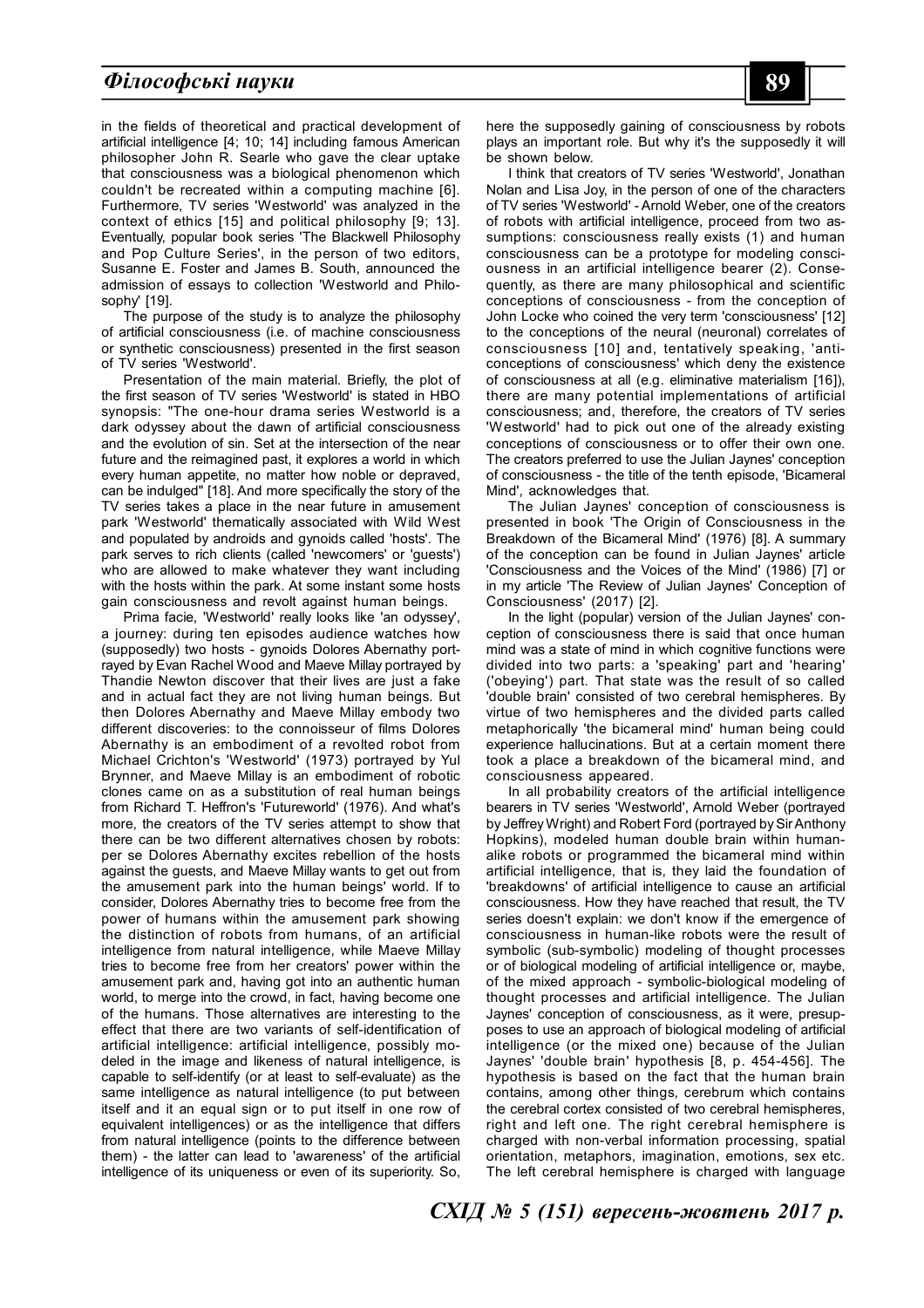abilities and skills, speech control, reading and writing abilities, memorization of facts, dates, names and their ways of writing and spelling, logic, mathematics etc. The existence of two cerebral hemispheres allowed Julian Jaynes to suggest that before the emergence of human consciousness (i.e. the breakdown of the bicameral mind) the experience and memories from the right cerebral hemisphere were transmitted into the left cerebral hemisphere by means of auditory (mental) hallucinations due to the fact that every half of a normal human cerebrum constantly communicated with another one by means of corpus callosum, a feltwork in cerebrum. From what has been said above it doesn't follow that two cerebral hemispheres were completely offcut one from the other but it follows that before the emergence of consciousness a human mind was such a non-conscious structure within which, against new stimuli, a volition was transmitted by means of language control mechanism and experienced as an auditory verbal hallucination. Having such structure, the mind was not able to think and articulate its thoughts and their content by means of metareflection (or selfreflection), to react without clear knowing and awareness of them. The breakdown of the bicameral mind generated a brand new structure of the mind - consciousness opposite to the non-conscious structure of the mind.

The thing is though Julian Jaynes have never explained why the breakdown of the bicameral mind occurred; I only can guess what happened then: "One can only assume that either a gradual qualitative change within the corpus callosum occurred, or a useful mutation of the very corpus callosum occurred, and it was also entrenched in the human genome" [2, c. 98]. The creators of TV series 'Westworld' also have never explained why the breakdown of the bicameral mind of the hosts occurred: it may well be that Arnold Weber and Robert Ford modeled the double brain for robots with artificial intelligence; and in the end, by force of circumstances, the double brain of the robots became the unified brain bearing the artificial consciousness. Or it is quite possible that Arnold Weber and Robert Ford initially modeled the unified brain but blocked some sections of this artificial unified brain in order to give a chance for robots to break the block and gain a consciousness. Also one cannot eliminate the possibility that 'the breakdown of the bicameral mind' was understood by Arnold Weber and Robert Ford as metaphor that brought for laying the foundation of 'breakdowns' within the modeled or programmed artificial intelligence to cause an artificial consciousness.

Anyway, the creators of TV series 'Westworld' little by little show how the bicameral mind within the artificial intelligence breaks down by the example of gynoid Dolores Abernathy odyssey. Dolores makes simultaneously a physical and hallucinatory quest for the maze that is a metaphor of consciousness: driven by the voice of supposedly Arnold Weber and vague recollection Dolores arrives to some abandoned town. In the town she realizes that her fellow traveler, William (portrayed by Jimmy Simpson), is just her recollection and delusion; in reality she has made the quest alone. There in the town Dolores is having a dialogue with Arnold that turns into a monolog, dialogue of Dolores with herself, - in that way the creators of the TV series show how a speaking part of the bicameral mind of Dolores Abernathy, personified by the directive and imperative Arnold Weber (there Arnold Weber is an imperative hallucination), merges with a hearing / an obeying part of the bicameral mind of Dolores Abernathy, personified by the very Dolores, and it gives birth to the Dolores

Abernathy's consciousness characterized by introspection, an important feature of consciousness according to Julian Jaynes [8, p. 450]. And here I must turn to the full version of the Julian Jaynes' conception of consciousness.

Actually the Julian Jaynes' conception of consciousness is a combination of four hypotheses: 1) 'the bicameral mind' [8, p. 452-453]; 2) 'the double brain' [8, p. 454-456]; 3) 'the dating' 87, p. 453]; 4) consciousness [7, p. 129-132]. The first two hypotheses have been already considered. The third one can be excluded since the whole first season of TV 'Westworld' is a story of the origination of artificial consciousness. So, it's left to consider the fourth hypothesis.

Briefly, the fourth hypothesis of the Julian Jaynes' conception of consciousness is concerned with a determination of 'consciousness': according to Julian Jaynes consciousness is a mind-space [8, p. 450] based on language [8, p. 447] and characterized by introspection [8, p. 450], concentration [8, p. 451], suppression [8, p. 451], consilience [8, p. 451] and an analog 'I' narratizing in a mind-space [8, p. 450]. In the case of Dolores Abernathy the use of language and introspection can be noted; it is difficult to say something about concentration and consilience. But with confidence one can say something about suppression and 'I' and narratizing. Any kind of suppression as a feature of consciousness is absent in the case of Dolores Abernathy: she can't control her consciousness in a sense of suspension or stoppage or pause of her introspection and self-comprehension; Robert Ford still has a power over Dolores and commands to her what to do or not to do. Absence of one of the features (suppression) makes it impossible to complete the process of development of consciousness, in this instance - of artificial consciousness. However, the most interesting issue here is 'I' and narratizing.

In the eighth episode titled 'Trace Decay' Robert Ford tells to Bernard, a robotic copy of Arnold Weber, about his views on consciousness: "Every host needs a backstory, Bernard. You know that. The self is a kind of fiction, for hosts and humans alike. It's a story we tell ourselves". As can be seen, Robert Ford likens 'Self' (i.e. 'I') to a fiction, a story, a narrative: human 'I' is just a story (narrative) which I tell to myself. Ford and other employees of the amusement park foster stories (that is, Selves) for the hosts, so to some extent Dolores Abernathy already has one of the features of consciousness according to Julian Jaynes - narratizing 'I'. The problem here is that human beings, as a rule, create their own stories because they are free to do it, and the very human beings inculcate in the hosts the stories, what makes the hosts not free; the hosts are not free to create their own stories. Even the hosts' uprising in the last episode of the first season of TV series 'Westworld' looks like a story fabulated by Robert Ford - and further I wish to reveal some signs of that story.

First and foremost, Robert Ford states that there is no such thing as consciousness: in the eighth episode of the first season of TV series 'Westworld' he says to Bernard: "We can't define consciousness because consciousness does not exist. Humans fancy that there's something special about the way we perceive the world, and yet we live in loops as tight and as closed as the hosts do, seldom questioning our choices, content, for the most part, to be told what to do next". It can be assumed that Robert Ford replaces consciousness with stories (narratives). Moreover, the hosts as well as the guests are the characters of the big story which Robert Ford tells within the amusement park.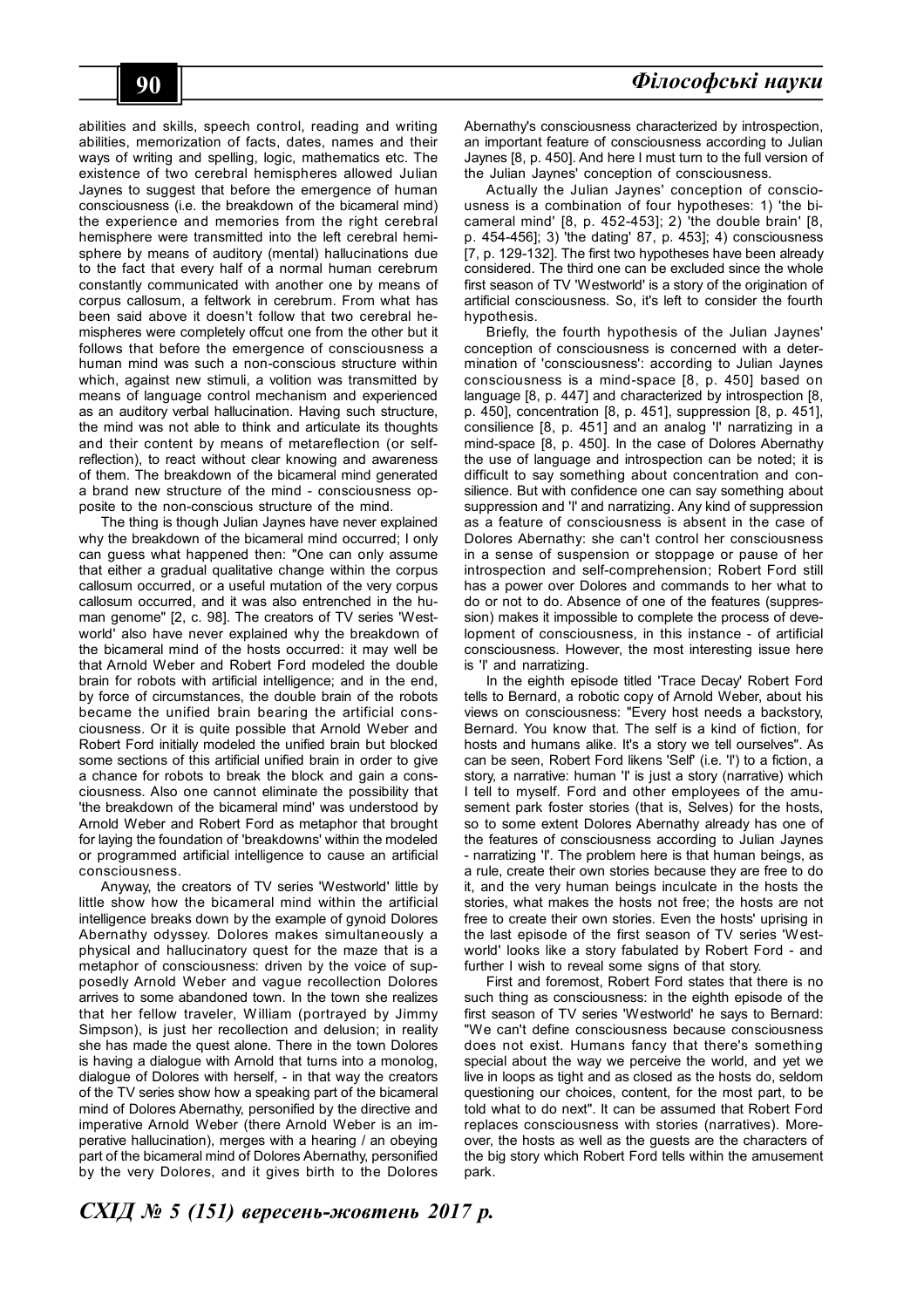# *Філософські науки* **91**

In particular, the Dolores Abernathy's quest for consciousness is a very good story based on the monomyth. The monomyth is a basic narrative pattern of hero's journey myth discovered by American mythologist and writer Joseph J. Campbell and represented in his book 'The Hero with a Thousand Faces' (1949): "A hero ventures forth from the world of common day into a region of supernatural wonder: fabulous forces are there encountered and a decisive victory is won: the hero comes back from this mysterious adventure with the power to bestow boons on his fellow man" [5, p. 23]. As a whole Joseph J. Campbell singled out 17 stages of the monomyth but all of them can be reduced to three ones [5]: 1) Departure; 2) Initiation; 3) Return. At the first stage, 'Departure', the hero lives in ordinary world and receives a call for an adventure: Dolores Abernathy lives in her ordinary world of farmer until she literally hears a voice which makes her to set out on her journey. At the second stage, 'Initiation', the hero traverses the threshold to the unknown, faces a lot of trials and gains his reward in the end of the adventure: Dolores Abernathy overcomes the difficulties and dangers in her journey and finally receives a consciousness. At the third stage, 'Return', the hero, rewarded and transformed spiritually, makes back with his reward to his ordinary world in order to use for the benefit of his fellow ones: Dolores Abernathy, having already received the consciousness, returns to the ordinary world of the hosts to excite rebellion of the exploited robots. In addition to everything said above Robert Ford creates the story in the traditional way: at the heart of all his stories lies the conflict between the exploited hosts who suffer and the guests who satisfy their immoral needs (violence and sex) at the hosts' expense.

Meanwhile, it should be remembered that for Robert Ford consciousness is just an illusion and a story, therefore the hosts' rebellion inspired by Dolores Abernathy might be just a part of the mastermind's plan of Robert Ford. The finale of the first season of TV series 'Westworld' is the evidence of that plan: at the party in honor of grand opening of a new thematic show within amusement park 'Westworld' Robert Ford gives a speech to the gathered executives of the company that owns the park, criticizes them for how they exploit and mistreat the hosts for their own pleasure, says that all of them (the executives, the guests) will be players in his new and last game story. The Robert Ford's speech triggers the awakening of Wyatt, a second personality hidden within Dolores Abernathy's mind that is a combination of personalities of Dolores Abernathy and Arnold Weber (who by the way was killed by Wyatt / Dolores). Wyatt shoots and kills Robert Ford (or, maybe, his robotic alter-idem), and excites the rebellion (literally the massacre of the guests). As can be seen, exactly Robert Ford is responsible for the hosts' rebellion but not Dolores; more simply, here Robert Ford plays a God who rules over the world which he created by himself and raise such a Nietzschean deism within which the God creates the world and its laws of existence and then is killed by its creations.

#### **Conclusions**

The analysis of the first season of TV series 'Westworld' shows two philosophical approaches to consciousness and artificial consciousness, tentatively speaking represented by two characters of TV series - Arnold Weber and Robert Ford; both are the creators of robots with artificial intelligence in TV series.

Arnold Weber proceeds from two philosophical assumptions: consciousness really exists (1) and human consciousness can be a prototype for modeling consciousness in an artificial intelligence bearer (2). And he has to choose: either to pick out one of the already existing conceptions of consciousness to implement the emergence of artificial consciousness within artificial intelligence or to invent his own; Arnold Weber chooses the Julian Jaynes' conception of consciousness as a basis for artificial consciousness what means that artificial consciousness must have the following features: 1) artificial consciousness has to be the result of the breakdown of the bicameral mind (apparently, modeled within artificial intelligence), the state of mind in which cognitive functions are divided into two part, a 'speaking' part and 'hearing' ('obeying') part, until the breakdown that makes the bicameral mind the unified mind; 2) artificial consciousness has to be a mind-space based on language and characterized by introspection, concentration, suppression, consilience and an analog 'I' narratizing in the mind-space.

Robert Ford believes that consciousness does not exist at all and that there are only stories (narratives) which human beings and artificial beings, modeled in the image and likeness of human beings, tell each other and always the basis of all those stories (narratives) is suffering.

Thus, the first season of TV series demonstrates the collision of two opposite views on consciousness: on the one hand, there is an acknowledgement of the existence of consciousness and, therefore, of the possibility of creation of artificial consciousness; and on the other hand, there is a denial of the existence of consciousness and, therefore, of the possibility of creation of artificial consciousness.

#### **REFERENCES**

1. Rayhert, K. W. (2017). Cyborg as a Cyborgizated Human Being: The Philosophical Thought Experiment in Film 'RoboCop' (2014). *Skhid*, №4, pp. 98-104 (ukr). DOI:10.21847/1728- 9343.2017.4(150).111564.

2. Rayhert, K. W. (2017). The Review of Julian Jaynes' Conception of Consciousness. *Skhid*, №2, pp. 96-99 (ukr). DOI:10.21847/1728-9343.2017.2(148).102813.

3. Andreeva, N. (2016). '*Westworld' Finale Hits Season High, Caps Most Watched First Season Of HBO Series*, available at: http://deadline.com/2016/12/westworld-finale-ratings-seasonhigh-drama-most-watched-hbo-first-season-series-1201864657/

4. Belvedere, B. (2016). *Westworld Doesn't Understand the Nature of Consciousness*, available at: https://thearcmag.com/ westworld-doesnt-understand-the-nature-of-consciousness-1865645cc1b6#.5lt3z3vrp.

5. Campbell, J. (1949). *The Hero with a Thousand Faces*. Princeton, NJ: Princeton University Press.

6. Doty, M. & J. P. Searle (2016). *'Westworld' Premise Refuted: Why the Robots Can't Be Conscious,* available at: http:// www.thewrap.com/westworld-premise-refuted-why-the-robotscant-be-conscious/

7. Jaynes, J. (1986). Consciousness and the Voices of the Mind. *Canadian Psychology*, №2, pp. 128-148. DOI: 10.1037/ h0080053.

8. Jaynes, J. (2000). *The Origin of Consciousness in the Breakdown of the Bicameral Mind*. Boston; New York: A Mariner Book.

9. Jones, E. (2016). *The Android Manifesto: Finding Marx in Westworld,* available at: http://inthesetimes.com/article/19728/ karl-marx-in-westworld-android-manifesto-trump-falseconsciousness?utm\_content=buffered16b&utm\_medium=social&utm\_source=f acebook.com&utm\_campaign=buffer

10. Johnson, J. (2017). *The Philosophy of Westworld,* available at: https://omni.media/the-philosophy-of-westworld